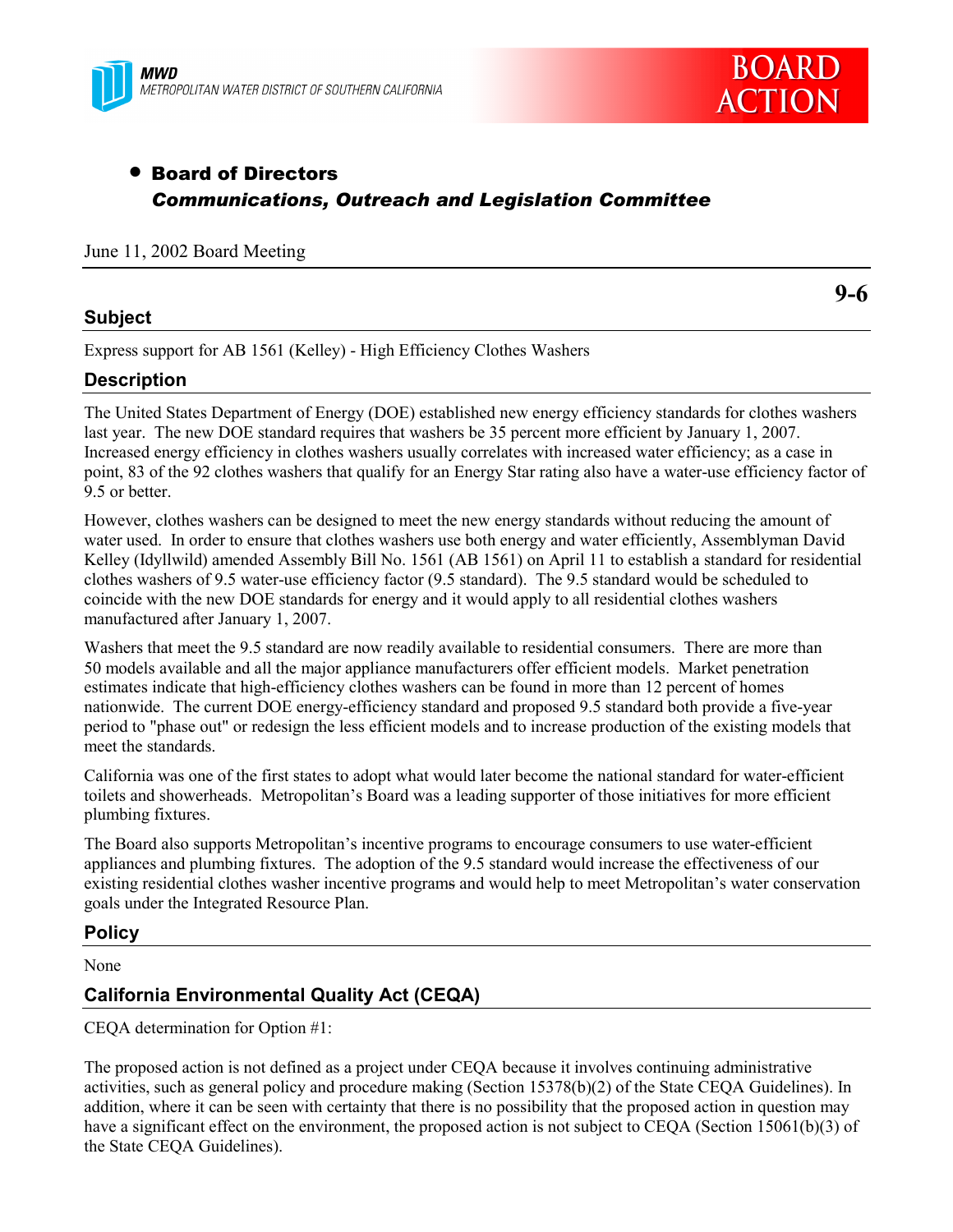The CEQA determination is: Determine that the proposed action is not subject to CEQA pursuant to Sections 15378(b)(2) and 15061(b)(3) of the State CEQA Guidelines.

CEQA determination for Option #2:

None required

## **Board Options/Fiscal Impacts**

### **Option #1**

Adopt the CEQA determination and express support for AB 1561. **Fiscal Impact:** None

### **Option #2**

Do not express support for AB 1561 **Fiscal Impact:** None

## **Staff Recommendation**

Option #1

6/4/2002  $\overline{{\mathsf{A}}$ *dán Ortega, Date*

*Vice President, External Affairs*

6/4/2002 S

*Ronald R. Gastelum Chief Executive Officer*

*Date*

## **Attachment 1 - AB 1561 - Energy Efficiency Standards - Clothes Washers**

BLA #1809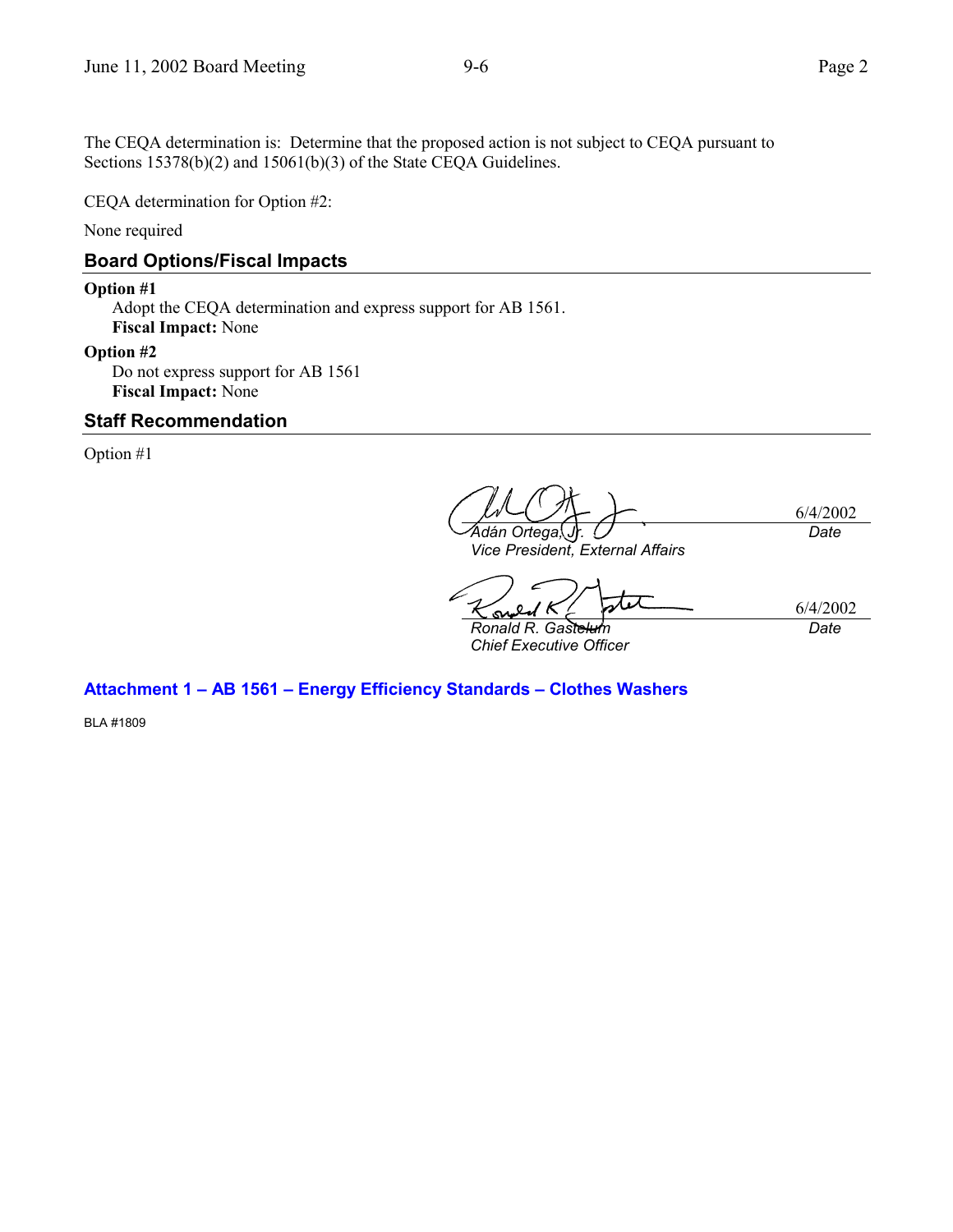### **BILL NUMBER: AB 1561 AMENDED BILL TEXT**

AMENDED IN SENATE APRIL 11, 2002 AMENDED IN SENATE SEPTEMBER 4, 2001 AMENDED IN SENATE JUNE 26, 2001 AMENDED IN ASSEMBLY APRIL 26, 2001 AMENDED IN ASSEMBLY MARCH 29, 2001

### **INTRODUCED BY Assembly Member Kelley**

### **FEBRUARY 23, 2001**

 An act to add Chapter 13 (commencing with Section 2960) to Division 3 of the Fish and Game Code, relating to fish and game, and making an appropriation therefor. *An act to amend Section 25402 of the Public Resources Code, relating to energy resources.*

#### **LEGISLATIVE COUNSEL'S DIGEST**

AB 1561, as amended, Kelley. - Colorado River Water  *Energy efficiency standards: clothes washers* .

 *Existing law requires the State Energy Resources Conservation and Development Commission, after one or more public hearings, to prescribe, by regulation, among other things, certain energy efficiency standards, cost-effective measures, and consumer education programs, to promote the use of energy efficient appliances whose use, as determined by the commission, requires a significant amount of energy on a statewide basis.*

 *This bill would require the commission, not later than January 1, 2004, to amend existing regulations pertaining to energy efficiency standards for residential clothes washers to require a 9.5 water use efficiency factor that would be applicable to all clothes washers manufactured on or after January 1, 2007. The bill would also require the commission, not later than April 1, 2003, to petition the federal Department of Energy for an exemption from any federal regulations governing energy efficiency standards that are applicable to residential clothes washers manufactured or sold in California on or after January 1, 2004, and, not later than January 1, 2004, to report to the Legislature on its progress with respect to the above requirements.*

 (1) Existing law authorizes the taking of endangered, threatened, and candidate species under certain circumstances.

 This bill would authorize the Department of Fish and Game and the Fish and Game Commission to authorize the taking of certain birds and fully protected species if the taking is related to (a) the implementation of any component of the Lower Colorado River Multi-Species Conservation Program established by the States of California, Arizona, and Nevada and approved by the department, (b) the implementation of any component of the May 11, 2000, working draft of the California Colorado River Water Use Plan, or (c) the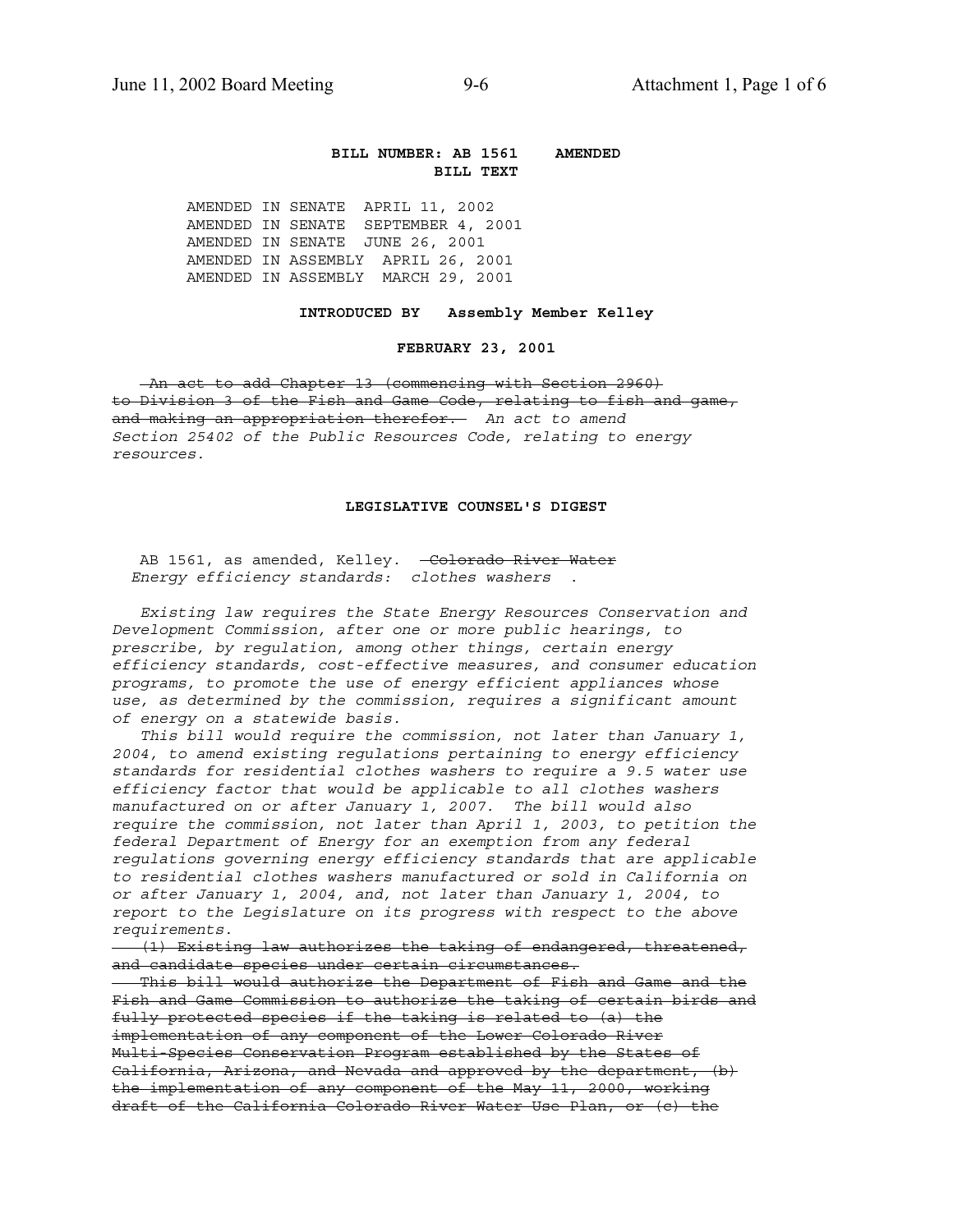effects of any covered activities as described in the Water Conservation and Transfer Project Habitat Conservation Plan prepared by the Imperial Irrigation District for the purpose of obtaining compliance with the California Endangered Species Act for certain water transfers.

 The bill also would deem certain statutory requirements, including requirements of the California Endangered Species Act, relating to impacts or potential impacts at the Salton Sea on any species resulting from conservation measures, water transfers, and any other actions carried out in furtherance of a specified agreement, satisfied as of January 1, 2002, and for the period that the specified agreement is in effect. This provision would not be operative if the specified agreement is not executed on or before December 31, 2002.

 The operation of the provisions described above would be suspended if a specified feasibility study required by federal law relating to the Salton Sea is not completed by December 31, 2002. Those provisions then would again become operative when the study is completed.

 (2) Existing law continuously appropriates money in the Fish and Game Preservation Fund to the department and to the commission to pay all necessary expenses incurred in carrying out the Fish and Game Code and to pay the compensation and expenses of the commissioners and employees of the commission.

 By authorizing the commission and the department to undertake new duties, this bill would make an appropriation.

 Vote: majority. Appropriation: yes. Fiscal committee: yes. State-mandated local program: no.

#### **THE PEOPLE OF THE STATE OF CALIFORNIA DO ENACT AS FOLLOWS:**

SECTION 1. Chapter 13 (commencing with Section 2960) is

 *SECTION 1. The Legislature finds and declares all of the following:*

 *(a) Significant amounts of energy are consumed in the state through pumping water, water treatment, and sewage treatment.*

 *(b) Water conservation is a proven tool that will make the most effective use of the state's limited water supply, and will conserve energy.*

 *(c) A significant portion of urban water demand in the state is for residential clothes washers.*

 *(d) Section 17138 of the Revenue and Taxation Code includes in the description of water efficient clothes washers that qualify for a tax credit those clothes washers that meet specified water efficiency standards, as determined by the State Energy Resources Conservation and Development Commission.*

 *(e) The State Energy Resources Conservation and Development Commission established a water energy efficiency standard for all commercial clothes washers sold in California on and after January 1, 2007.*

 *(f) The federal Department of Energy regulations preempt the state from establishing a similar minimum 9.5 water use efficiency factor for residential clothes washers.*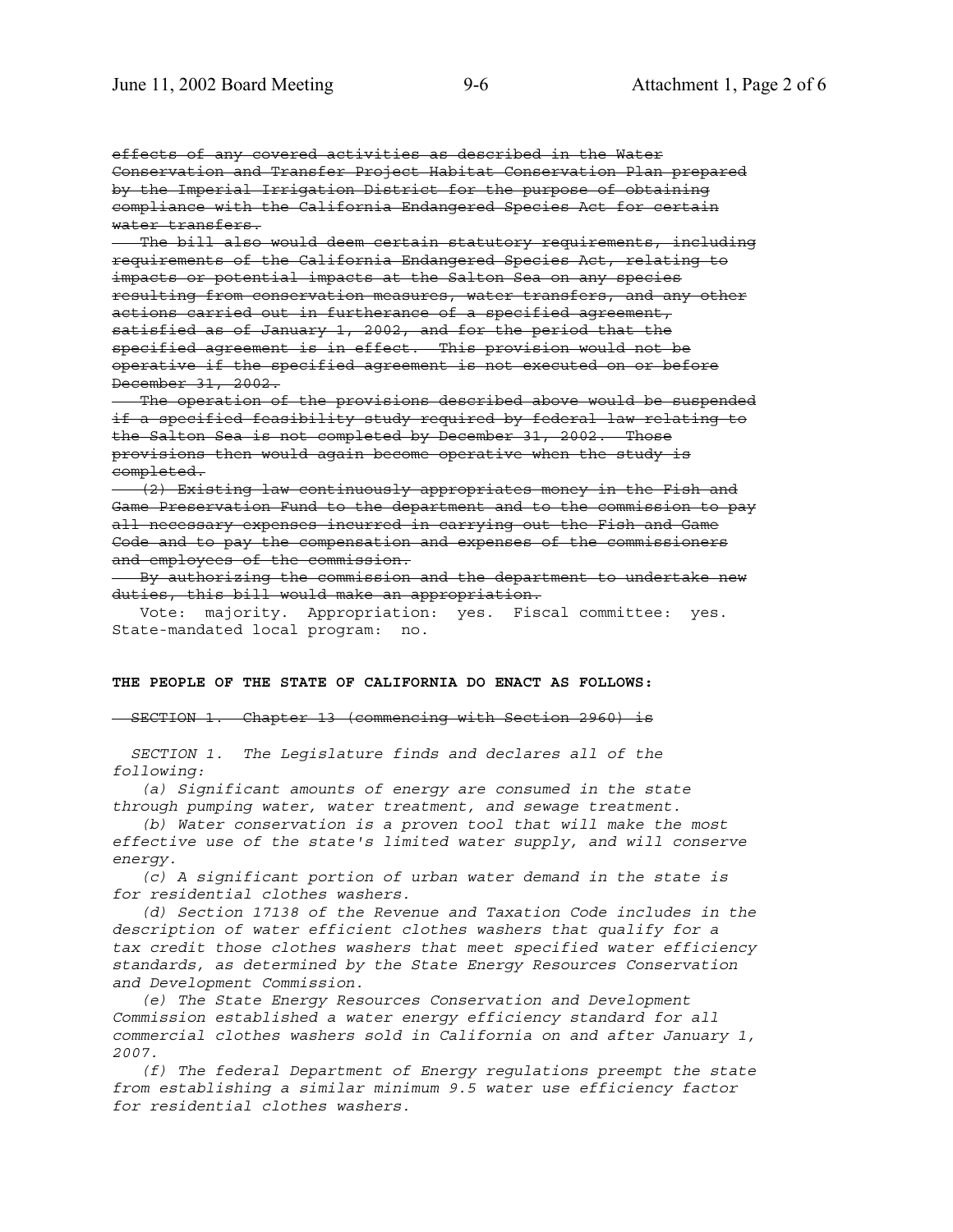*SEC. 2. Section 25402 of the Public Resources Code is amended to read:*

 25402. The commission shall, after one or more public hearings, do all of the following, in order to reduce the wasteful, uneconomic, inefficient, or unnecessary consumption of energy:

 (a) Prescribe, by regulation, lighting, insulation climate control system, and other building design and construction standards which *that* increase the efficiency in the use of energy for new residential and new nonresidential buildings. The standards shall be cost-effective, when taken in their entirety, and when amortized over the economic life of the structure when compared with historic practice. The commission shall periodically update the standards and adopt any revision which *that* , in its judgment, it deems necessary. Six months after the commission certifies an energy conservation manual pursuant to subdivision (c) of Section 25402.1, no city, county, city and county, or state agency shall issue a permit for any building unless the building satisfies the standards prescribed by the commission pursuant to this subdivision or subdivision (b) of this section which *that* are in effect on the date an application for a building permit

is filed.

 (b) Prescribe, by regulation, energy conservation design standards for new residential and new nonresidential buildings. The standards shall be performance standards and shall be promulgated in terms of energy consumption per gross square foot of floorspace, but may also include devices, systems, and techniques required to conserve energy.

 The standards shall be cost-effective when taken in their entirety, and when amortized over the economic life of the structure when compared with historic practices. The commission shall periodically review the standards and adopt any revision -which

 *that* , in its judgment, it deems necessary. A building that satisfies the standards prescribed pursuant to this subdivision need not comply with the standards prescribed pursuant to subdivision (a) of this section - . The commission shall comply with the provisions of this subdivision before January 1, 1981.

 (c) (1) Prescribe, by regulation, standards for minimum levels of operating efficiency, based on a reasonable use pattern, and may prescribe other cost-effective measures, including incentive programs, fleet averaging, energy consumption labelling not preempted by federal labelling, and consumer education programs, to promote the use of energy efficient appliances whose use, as determined by the commission, requires a significant amount of energy on a statewide basis. The minimum levels of operating efficiency shall be based on feasible and attainable efficiencies or feasible improved efficiencies which *that* will reduce the electrical energy consumption growth rate. The standards shall become effective no sooner than one year after the date of adoption or revision. No new appliance manufactured on or after the effective date of the standards may be sold or offered for sale in the state, unless it is certified by the manufacturer thereof to be in compliance with the standards. The standards shall be drawn so that they do not result in any added total costs to the consumer over the designed life of the appliances concerned.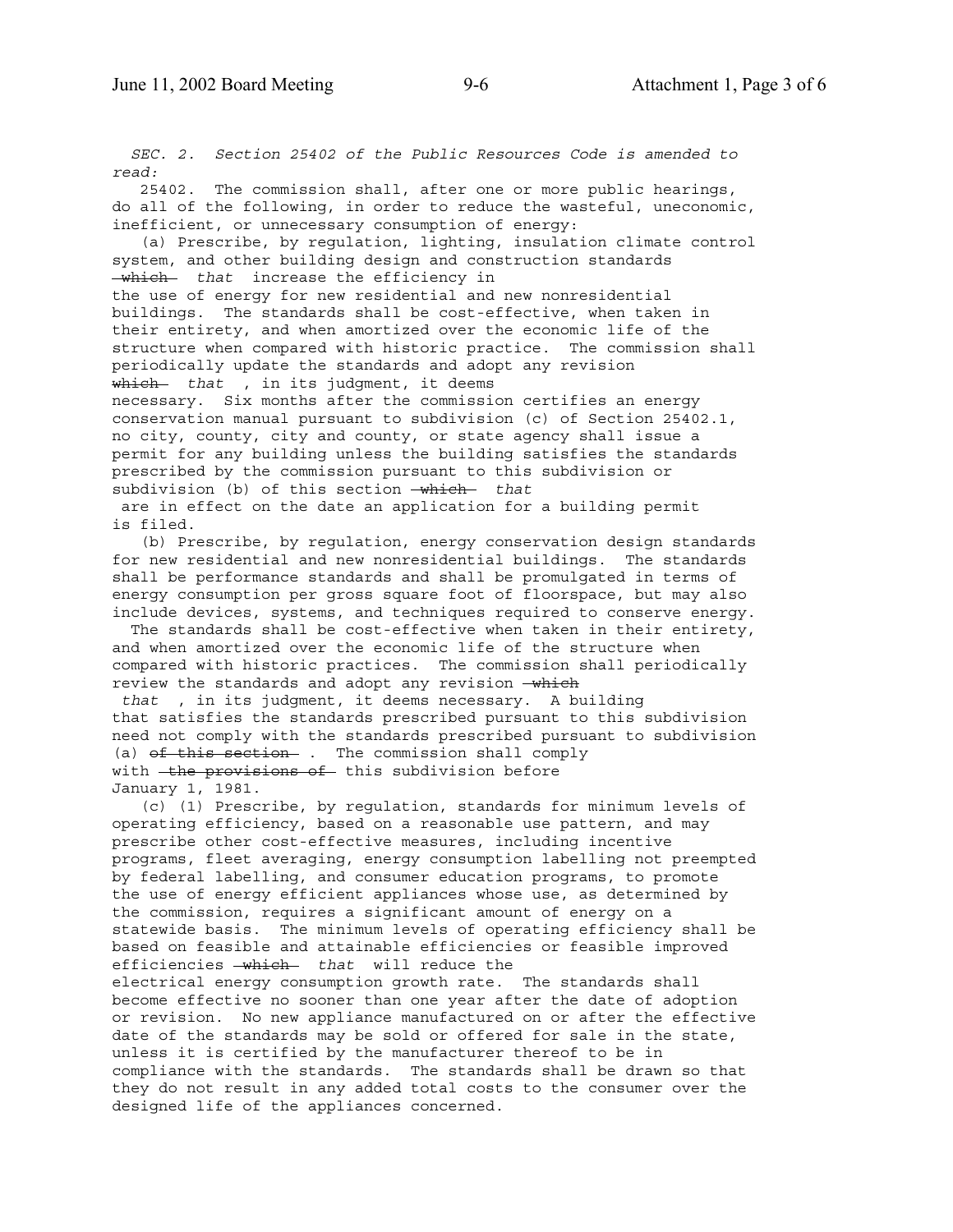(2) No new appliance, except for any plumbing fitting, regulated under paragraph (1), which is manufactured on or after July 1, 1984, may be sold, or offered for sale, in the state, unless the date of the manufacture is permanently displayed in an accessible place on that appliance.

 (3) During the period of five years after the commission has adopted a standard for a particular appliance  $\overline{\phantom{a}}$ under paragraph (1), no increase or decrease in the minimum level of operating efficiency required by the standard for that appliance shall become effective, unless the commission adopts other cost-effective measures for that appliance.

 (4) Neither the commission nor any other state agency shall take any action to decrease any standard adopted under this subdivision on or before June 30, 1985, prescribing minimum levels of operating efficiency or other energy conservation measures for any appliance, unless the commission finds by a four-fifths vote that such a decrease is of benefit to ratepayers, and that there is significant evidence of changed circumstances. Prior to January 1, 1986, the commission shall not take any action to increase any standard prescribing minimum levels of operating efficiency for any appliance or adopt any new standard under paragraph (1). Prior to January 1, 1986, any appliance manufacturer doing business in this state shall provide directly, or through an appropriate trade or industry association, information, as specified by the commission after consultation with manufacturers doing business in the state and appropriate trade or industry associations on sales of appliances so that the commission may study the effects of regulations on those sales. These informational requirements shall remain in effect until the information is received. The trade or industry association may submit sales information in an aggregated form in a manner that allows the commission to carry out the purposes of the study. The commission shall treat any sales information of an individual manufacturer as confidential and that information shall not be a public record. The commission shall not request any information that cannot be reasonably produced in the exercise of due diligence by the manufacturer. At least one year prior to the adoption or amendment of a standard for an appliance, the commission shall notify the Legislature of its intent, and the justification therefor, to adopt or amend a standard for the appliance. Notwithstanding paragraph (3) and this paragraph, the commission may do any of the following:

 (A) Increase the minimum level of operating efficiency in an existing standard up to the level of the National Voluntary Consensus Standards 90, adopted by the American Society of Heating, Refrigeration, and Air Conditioning Engineers or, for appliances not covered by that standard, up to the level established in a similar nationwide consensus standard.

 (B) Change the measure or rating of efficiency of any standard, if the minimum level of operating efficiency remains substantially the same.

 (C) Adjust the minimum level of operating efficiency in an existing standard in order to reflect changes in test procedures that the standards require manufacturers to use in certifying compliance, if the minimum level of operating efficiency remains substantially the same.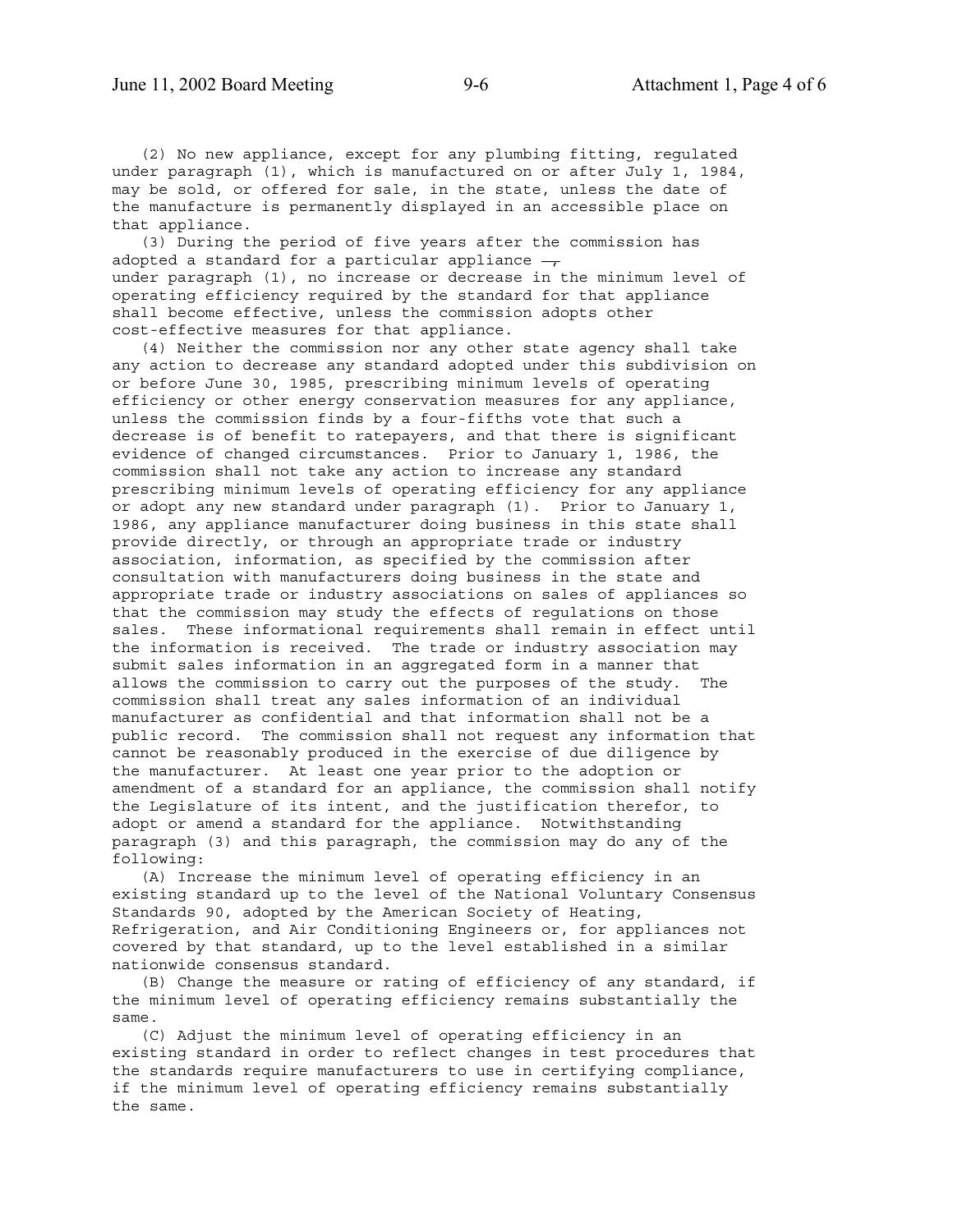(D) Readopt a standard preempted, enjoined, or otherwise found legally defective by an administrative agency or a lower court, if final legal action determines that the standard is valid and if the standard which *that* is readopted is not more stringent than the standard that was found to be defective or preempted.

 (E) Adopt or amend any existing or new standard at any level of operating efficiency, if the Governor has declared an energy emergency pursuant to Section 8558 of the Government Code.

 (5) Notwithstanding paragraph (4), the commission may adopt standards pursuant to commission order No. 84-0111-1, on or before June 30, 1985.

 (d) Recommend minimum standards of efficiency for the operation of any new facility at a particular site -which *that* are technically and economically feasible. No site and related facility shall be certified pursuant to Chapter 6 (commencing with Section 25500), unless the applicant certifies that standards recommended by the commission have been considered, which certification shall include a statement specifying the extent to which conformance with the recommended standards will be achieved.

Whenever - the provisions of this section and the provisions of Chapter 11.5 (commencing with Section 19878) of Part 3 of Division 13 of the Health and Safety Code are in conflict, the commission shall be governed by  $-\text{the}$ provisions of that chapter of the Health and Safety Code to the extent of the conflict.

 *(e) The commission shall do all of the following:*

 *(1) Not later than January 1, 2004, amend any regulations in effect on January 1, 2003, pertaining to the energy efficiency standards for residential clothes washers to require a 9.5 water efficiency factor for those clothes washers manufactured on or after January 1, 2007.*

 *(2) Not later than April 1, 2003, petition the federal Department of Energy for an exemption from any relevant federal regulations governing energy efficiency standards that are applicable to residential clothes washers manufactured or sold in California.*

 *(3) Not later than January 1, 2004, report to the Legislature on its progress with respect to the requirements of paragraphs (1) and (2).* added to Division 3 of the Fish and Game Code, to read:

CHAPTER 13. COLORADO RIVER WATER

 2960. "Quantification Settlement Agreement," for purposes of this chapter, means the agreement with that title among the Quantification Settlement Agreement parties, the provisions of which are substantially as described in the draft Quantification Settlement Agreement dated December 12, 2000, and submitted for public review by the Quantification Settlement Agreement parties.

 2961. (a) The commission or the department may authorize the taking of any species identified in Section 3503.5, 3505, 3511, 4700, 5050, or 5515 if the taking is related to any of the following: (1) The implementation of any component of the Lower Colorado River Multi-Species Conservation Program established by the States of California, Arizona, and Nevada, and approved by the department.